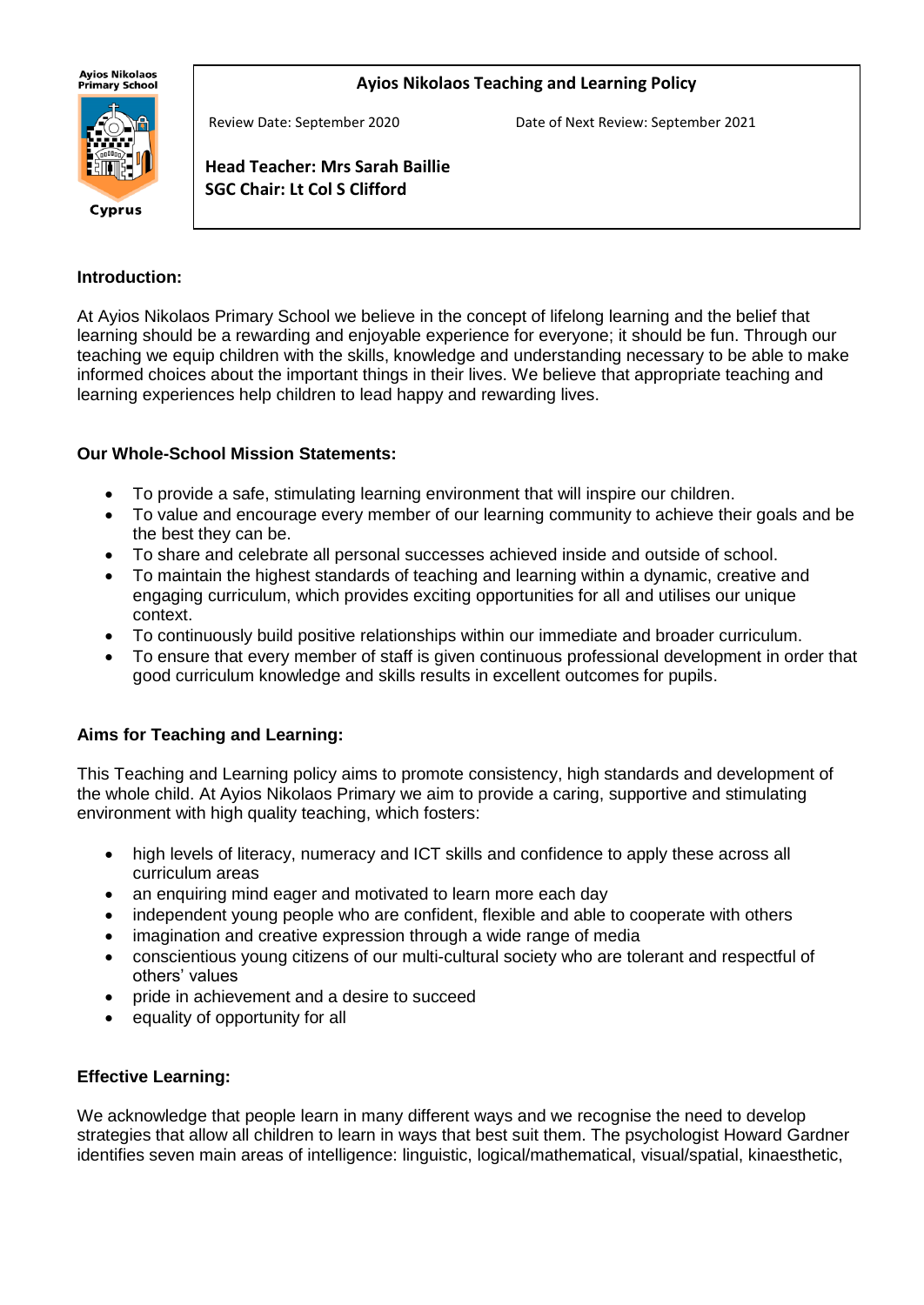musical, interpersonal/group working, and intrapersonal/reflective. We take into account these different forms of intelligence when planning teaching and learning styles.

### *We offer opportunities for pupils to learn in different ways. These include:*

- investigation and problem solving
- research and finding out
- whole class, group, paired and independent work
- questioning
- use of ICT/multimedia
- visitors, fieldwork and visits to places of educational interest
- creative activities
- development of thinking skills e.g. hats, keys, philosophical questions
- development of metacognition and self-regulation
- debates, role plays and oral presentations
- designing and making things
- participation in physical activity
- self and peer reflection on what has been learned

We encourage children to take responsibility for their own learning, to be involved as far as possible in reviewing the way they learn and to reflect on how they learn – what helps them learn and what makes it difficult for them to learn. The Curriculum Task Group exercise pupil voice in regularly evaluating teaching and learning practice. Self-review and peer review strategies are used, as well as planned plenaries throughout lessons to review the key learning objectives and to assess the level of understanding.

### **Effective Teaching:**

When teaching we focus on motivating children and building on their skills, knowledge and understanding of the curriculum subjects. We use curriculum plans based on the requirements set out in the National Curriculum (2014) and the EYFS Curriculum. These documents set out the aims, objectives and details of what is to be taught to each year group.

We believe children learn effectively when the teacher provides:

- thorough preparation
- shared learning intentions which are clearly understood by the pupils
- innovative teaching
- an atmosphere where children are prepared to take risks
- lessons where children's previous learning and interests are built upon, through purposeful application of knowledge to different situations
- opportunities to review and reflect on the learning
- opportunities to promote spiritual, moral, social and cultural development
- clear expectations of what pupils will achieve by the end of the session
- appropriate pace to the lesson
- thinking time before answering questions
- open-ended, thought provoking, challenging questions
- support for the learning of pupils with differing abilities, including those with dyslexia or literacy difficulties.
- lessons where children's understanding is developed through active, practical and first hand experiences, involving individual and collaborative talk, exploration, questioning, prediction and investigation
- a planned programme of educational visits to reinforce and stimulate learning
- developmental feedback with children understanding their next steps targets and what their learning will look like when they have been successful

We base our teaching on our knowledge of the children's level of attainment. Our prime focus is to develop further their skills and knowledge. We strive to ensure that all tasks set are appropriate to each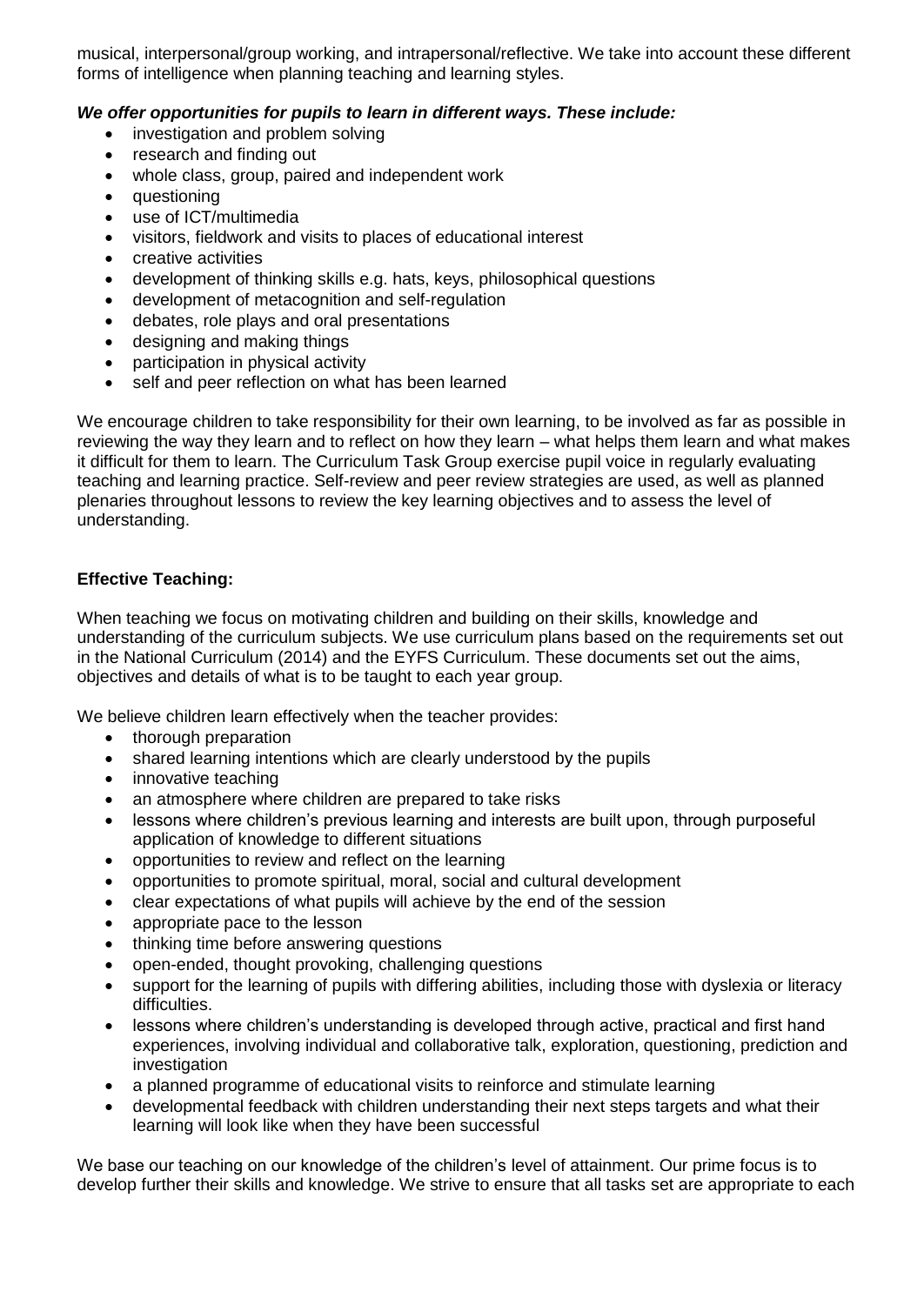child's level of ability. When planning work for children with special educational needs (SEN/D) we give due regard to information and targets contained in the children's Individual Learning Logs. We have high expectations of all children, and believe that all children should be included in the full range of educational opportunities and that their work here at Ayios Nikolaos Primary School should be of the highest possible standard.

All teachers establish positive working relationships with the children whom they are teaching. We treat them fairly and give them equal opportunity to take part in class activities. All teachers follow the school policy with regard to discipline and classroom management. We praise and reward children for good effort and, by so doing, help to build positive attitudes towards school and learning in general. We insist on good order and behaviour at all times. We have a clear rewards and sanctions policy.

Learning Support Assistants and other adult helpers are deployed in a variety of ways. Sometimes they work with individual children and sometimes they work with small groups. Learning Support Assistants are also fully involved in the support programmes such as Sound Discovery, FFT, ELSA and Direct Phonics. Our adult helpers also assist with the preparation and storage of classroom equipment.

All teachers reflect on their strengths and areas of development and plan their professional development needs accordingly. We support teachers in developing their skills, so that they can continually improve their practice.

#### **Display:**

The school believes that the purpose of display is to support and celebrate pupil's learning.

This may be achieved in a variety of ways:

### *Engaging pupils in learning – ownership by pupils*

Interactive display Asking questions **Challenging** Steps to success Exciting ideas Fresh / relevant to current topics and themes Colourful

#### *Enabling learning to take place*

Word lists White boards Number lines Number squares **Timelines Clocks** High-frequency words Place value cards available

#### *Keeping what is learnt in mind*

Key ideas WAL (We Are Learning) / steps to success Mind maps Links Word lists Flip charts Photographs

## *Celebrating success*

Displaying good work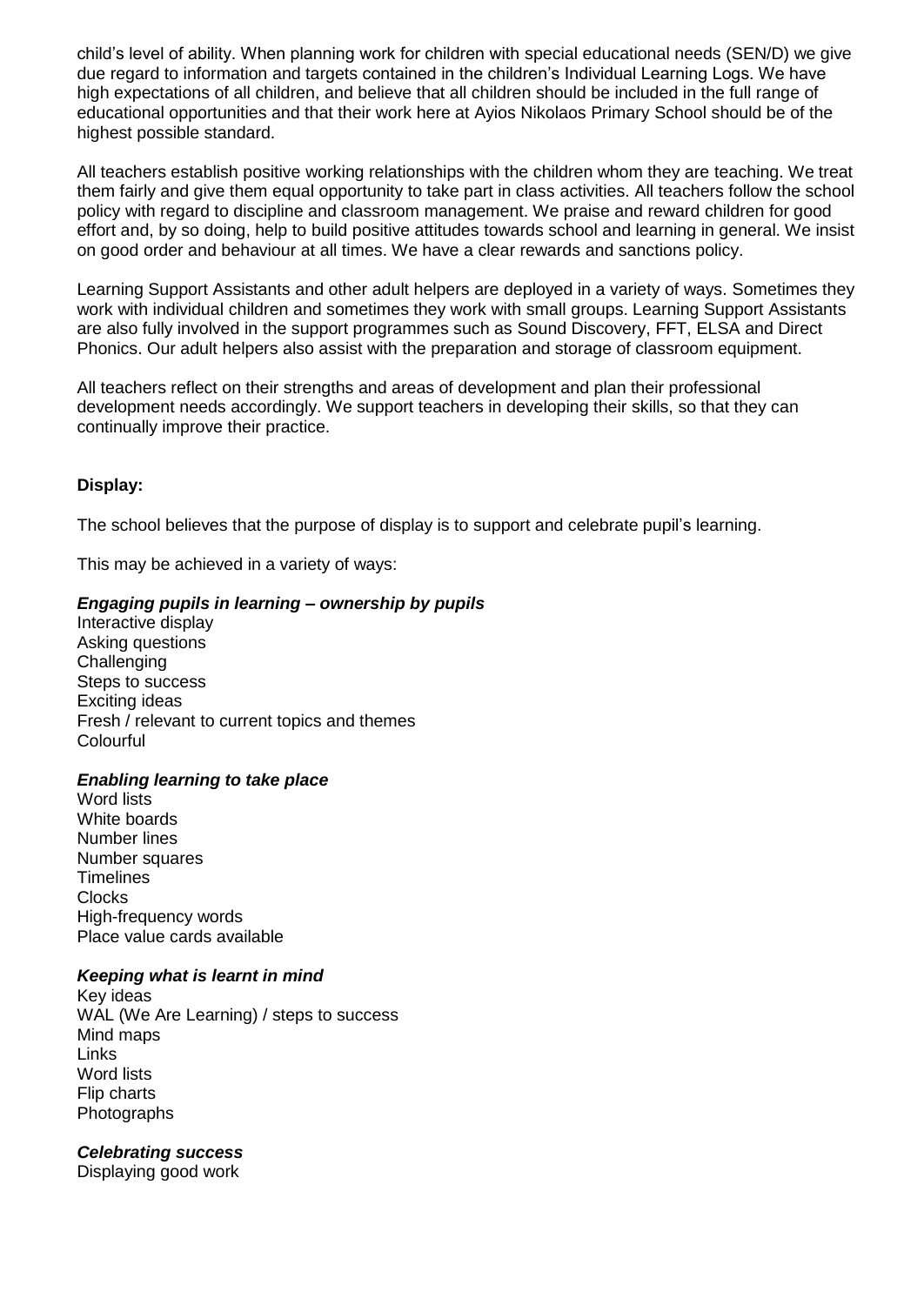Exemplar materials House points **Achievements** Pupil's photos

#### *Raising expectations*

**Curriculum** Class/group targets (literacy/numeracy) Agreed class rules Aims

#### *Clarifying routines*

**Timetables** Visual activity cues

#### *Encouraging independence*

Self-registration charts Work bands, dictionaries, thesaurus Access to resources (clearly labelled) Strategies for self-help Class responsibilities/rotas/monitors

### *Inclusive classrooms*

Multi-cultural content (not only relating to RE) Access Gender role models Pupil ownership Named work by all pupils School values PSHE (Jigsaw)

## **Target Setting**

Targets are set in Reading, Writing, Mathematics and PSHE for individuals and groups of children in Year 1 to 6 (FS2 in the summer term). These are formally reported to parents via the End of Year School Progress Report. Literacy targets are based on ongoing written work and are discussed with children. Numeracy targets are based on the work to be studied each term. Targets are discussed with parents at parents' meetings.

Whole school targets in reading, writing, mathematics are set by the Senior Leadership Team. Expected levels of progress for KS1 pupils is 4 sublevels over 2 years. Expected levels of progress for KS2 pupils is 3 sublevels over 2 years. Children are set challenging/ aspirational targets. Long term targets are set for pupils over a three-year period. Progress towards targets is carefully monitored and the targets are never lowered. Impact of interventions is reviewed and appropriate action is taken to ensure that all children make good and accelerated rates of progress.

## **Planning:**

Key documents/considerations supporting planning:

- The National Curriculum
- Early Years Foundation Stage
- RE scheme of work SCE agreed (2010)
- Year 6/7 transition arrangements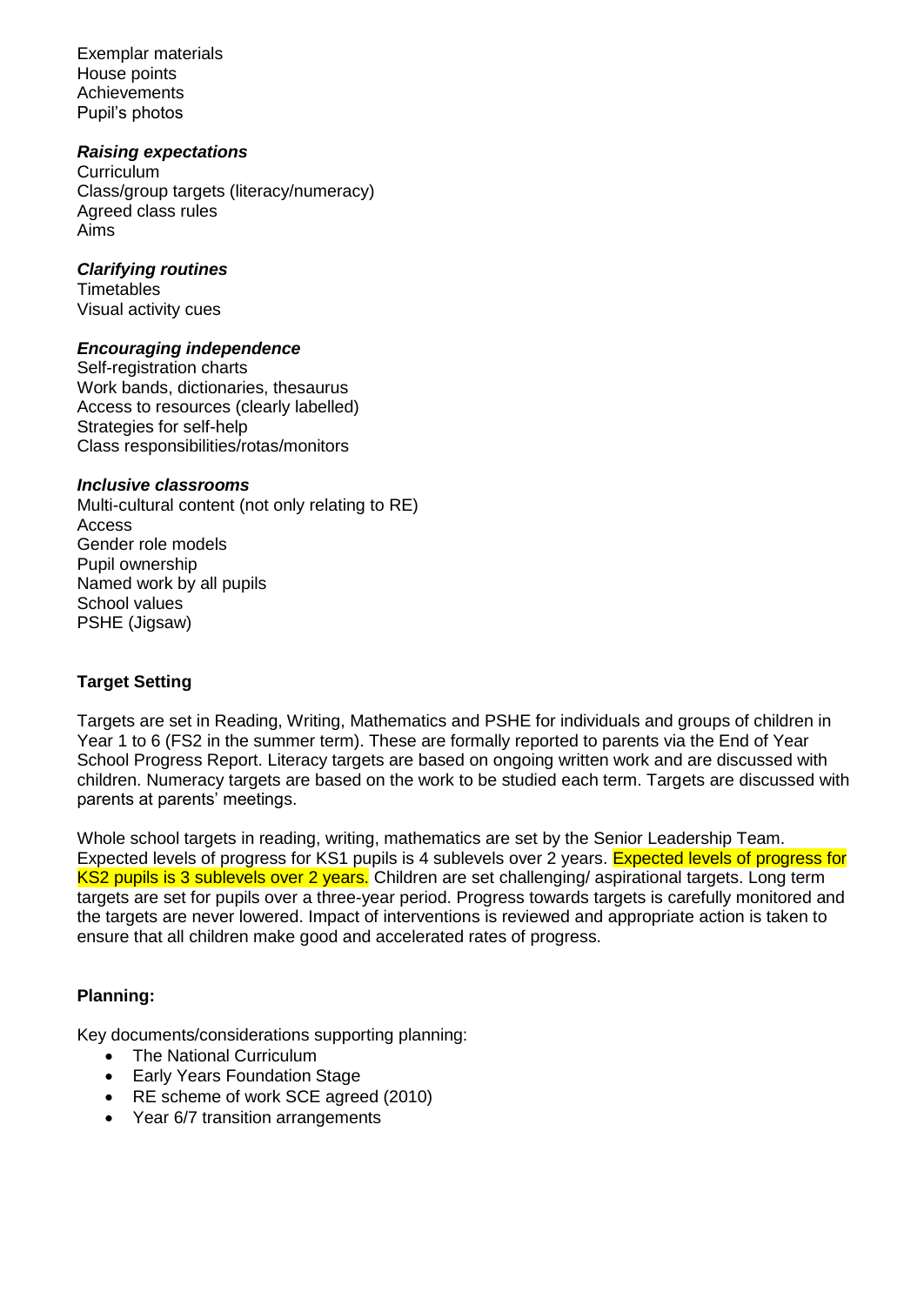# *Long Term Planning:*

We offer our children a creative, skills-based curriculum that also encourages independence and our long-term planning reflects this. Our curriculum is skills- based, so the themes for each year group vary each year as they are adapted to meet the different needs and interests of the pupils. There is strong pupil voice with the School Council Task Group (SCTG) taking a key role in forming new class identities and making decisions regarding whole school themes. Long term planning is reviewed annually in the summer term.

# *Medium Term Planning:*

Plans for every half term or termly theme are identified on the curriculum map overview. The Medium Term plan outlines the Learning Objectives to be covered in each area of Learning.

## *Short term planning Literacy / Numeracy:*

This will:

- show learning objectives
- show differentiated tasks
- identify Steps to Success
- indicate what the Teaching Assistant will do
- outline resources required
- evaluation and identification of next steps learning

# *Short Term planning for all other subjects:*

STP will be based on an end product and will take the form of:

- learning objective
- key questions
- content to be covered
- steps to success
- resources
- evaluation and identification of next steps learning

## **Assessment for Learning:**

Assessment exists to help the teacher to help the child. It ensures more effective teaching by providing the evidence for closer matching of tasks to the child's needs. It assists the children by providing them with an indication of what stage they have reached in the learning process. It helps to identify future planning and teaching strategies. It also helps us to recognise and move on from success.

*Assessment for learning:*

- is part of effective planning
- affects learner motivation
- focuses on how students learn
- promotes commitment to learning objectives and steps to success
- is central to classroom practice
- helps learners know how to improve
- is a key professional skill
- encourages self-assessment
- has an emotional impact by promoting self-esteem
- recognises progress from child's previous best

*We use these strategies to link assessment to high quality teaching and learning:*

- Evaluation of one session's planning informs next sessions plan
- Use of data from formal assessment to inform planning and setting
- Improvement time: children are given back work with suggestions as to how part of it might be improved, then allowed planned improvement time.